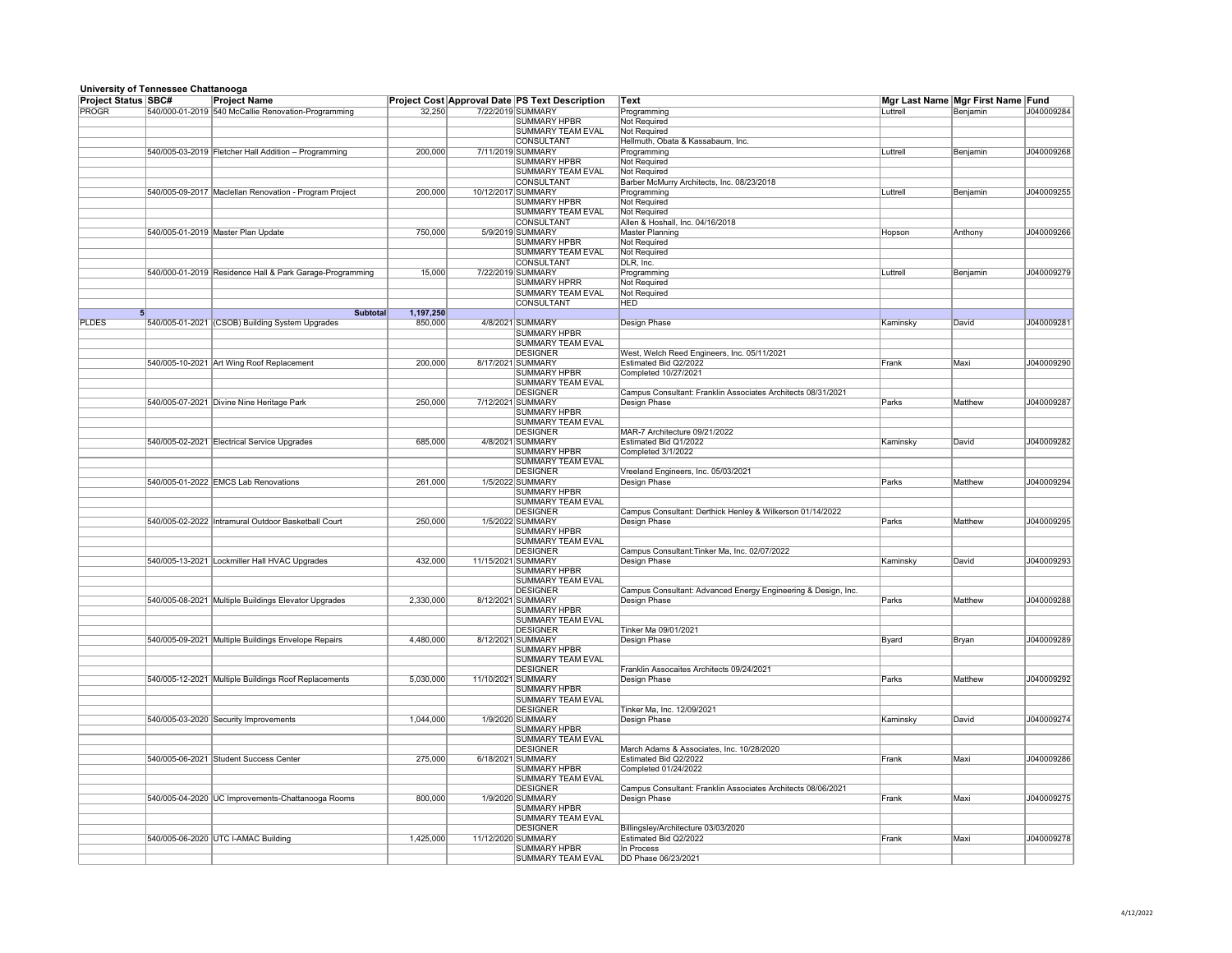| <b>Project Status SBC#</b> |                 | <b>Project Name</b>                                     |            |                    | <b>Project Cost Approval Date PS Text Description</b> | Text                                                                               |           | Mgr Last Name Mgr First Name Fund |            |
|----------------------------|-----------------|---------------------------------------------------------|------------|--------------------|-------------------------------------------------------|------------------------------------------------------------------------------------|-----------|-----------------------------------|------------|
|                            |                 |                                                         |            |                    | <b>DESIGNER</b>                                       | Tinker Ma, Inc. 12/12/2020                                                         |           |                                   |            |
| 14                         |                 | <b>Subtotal</b>                                         | 18,312,000 |                    |                                                       |                                                                                    |           |                                   |            |
| <b>CONST</b>               |                 | 540/005-11-2021 545 Oak Street Demolition               | 129,000    |                    | 9/24/2021 SUMMARY                                     | Estimated Completion Q1/2022                                                       | Parks     | Matthew                           | J040009291 |
|                            |                 |                                                         |            |                    | <b>SUMMARY HPBR</b>                                   | <b>Completed 1/28/2022</b>                                                         |           |                                   |            |
|                            |                 |                                                         |            |                    | <b>SUMMARY TEAM EVAL</b>                              | Not Required                                                                       |           |                                   |            |
|                            |                 |                                                         |            |                    | <b>DESIGNER</b>                                       | <b>Campus Management</b>                                                           |           |                                   |            |
|                            |                 | 540/005-01-2015 Acad Class Bldgs Ren (Lupton/Fine Arts) | 38,410,000 |                    | 6/11/2015 SUMMARY 1                                   | Lupton: Substantially Completion 08/17/2020                                        | Byard     | Bryan                             | J040009230 |
|                            |                 |                                                         |            |                    | <b>SUMMARY 2</b><br><b>SUMMARY 3</b>                  | Fine Arts: Substantially Complete 08/17/2020<br>Roof: Estimated Completion Q4/2021 |           |                                   |            |
|                            |                 |                                                         |            |                    | <b>SUMMARY 4</b>                                      | Theater Rigging Estimated Completion Q4/2022                                       |           |                                   |            |
|                            |                 |                                                         |            |                    | <b>SUMMARY HPBR</b>                                   | <b>Completed 03/10/2021</b>                                                        |           |                                   |            |
|                            |                 |                                                         |            |                    | SUMMARY TEAM EVAL                                     | Not Required                                                                       |           |                                   |            |
|                            |                 |                                                         |            |                    | <b>DESIGNER</b>                                       | Franklin Architects 01/05/2017                                                     |           |                                   |            |
|                            |                 |                                                         |            |                    | CONTRACTOR 1                                          | EMJ Corporation 03/27/2019                                                         |           |                                   |            |
|                            |                 |                                                         |            |                    | CONTRACTOR 2                                          | EMJ Corporation 03/26/2019                                                         |           |                                   |            |
|                            |                 |                                                         |            |                    | <b>CONTRACTOR 3</b>                                   | JDH Company, Inc. 06/02/2021                                                       |           |                                   |            |
|                            |                 |                                                         |            |                    | <b>CONTRACTOR 4</b>                                   | J & J Contractor 09/10/2021                                                        |           |                                   |            |
|                            |                 | 540/005-05-2021 Boling Apartments Electrical Repairs    | 255,000    |                    | 7/1/2021 SUMMARY                                      | Estimated Completion Q1/2022                                                       | Kaminsky  | David                             | J040009285 |
|                            |                 |                                                         |            |                    | <b>SUMMARY HPBR</b>                                   | Completed 3/7/2022                                                                 |           |                                   |            |
|                            |                 |                                                         |            |                    | <b>SUMMARY TEAM EVAL</b><br><b>DESIGNER</b>           | Campus Consultant: MBI Companies, Inc. 08/17/2021                                  |           |                                   |            |
|                            |                 |                                                         |            |                    | <b>CONTRACTOR</b>                                     | <b>Campus Management</b>                                                           |           |                                   |            |
|                            | 540/005-04-2021 | <b>Boling Apartments Exhaust Improvements</b>           | 165,000    |                    | 4/13/2021 SUMMARY                                     | <b>Estimated Completion Q1/2022</b>                                                | Kaminsky  | David                             | J040009283 |
|                            |                 |                                                         |            |                    | <b>SUMMARY HPBR</b>                                   | Completed 3/7/2022                                                                 |           |                                   |            |
|                            |                 |                                                         |            |                    | SUMMARY TEAM EVAL                                     |                                                                                    |           |                                   |            |
|                            |                 |                                                         |            |                    | <b>DESIGNER</b>                                       | Campus Consultant: Compass Commissioning and Design 05/03/2021                     |           |                                   |            |
|                            |                 |                                                         |            |                    | CONTRACTOR                                            |                                                                                    |           |                                   |            |
|                            |                 | 540/005-09-2016 Campus Branding                         | 205,000    |                    | 12/8/2016 SUMMARY                                     | <b>Estimated Completion Q2/2021</b>                                                | Byard     | Bryan                             | J040009246 |
|                            |                 |                                                         |            |                    | SUMMARY HPBR                                          |                                                                                    |           |                                   |            |
|                            |                 |                                                         |            |                    | <b>SUMMARY TEAM EVAL</b>                              | Not Required                                                                       |           |                                   |            |
|                            |                 |                                                         |            |                    | <b>DESIGNER</b>                                       | Tinker Ma 01/04/2017                                                               |           |                                   |            |
|                            |                 | 540/005-03-2017 Chattanooga State Office Building       | 2,530,000  |                    | 6/19/2017 SUMMARY 1<br>SUMMARY 2                      | Fouth Floor: Completion August 2018<br><b>Estimated Completion Q1/2022</b>         | Byard     | Bryan                             | J040009250 |
|                            |                 |                                                         |            |                    | <b>SUMMARY HPBR</b>                                   |                                                                                    |           |                                   |            |
|                            |                 |                                                         |            |                    | <b>SUMMARY TEAM EVAL</b>                              | <b>Not Required</b>                                                                |           |                                   |            |
|                            |                 |                                                         |            |                    | <b>DESIGNER</b>                                       | Workshop Architecture 08/28/2017                                                   |           |                                   |            |
|                            |                 |                                                         |            |                    | CONTRACTOR 1                                          | Campus Management                                                                  |           |                                   |            |
|                            |                 |                                                         |            |                    | CONTRACTOR 2                                          | Wilder Contracting, LLC 06/17/2021                                                 |           |                                   |            |
|                            |                 | 540/005-04-2019 East Campus Utility Expansion           | 6,770,000  |                    | 8/8/2019 SUMMARY                                      | <b>Estimated Copmpletion Q4/2022</b>                                               | Kaminsky  | David                             | J040009269 |
|                            |                 |                                                         |            |                    | <b>SUMMARY HPBR</b>                                   | Completed 12/12/2019                                                               |           |                                   |            |
|                            |                 |                                                         |            |                    | <b>SUMMARY TEAM EVAL</b>                              |                                                                                    |           |                                   |            |
|                            |                 |                                                         |            |                    | <b>DESIGNER</b>                                       | West, Welch, Reed Engineers 09/06/2019                                             |           |                                   |            |
|                            |                 |                                                         |            |                    | <b>CONTRACTOR</b>                                     | Jake Marshall, Inc. 01/20/2021                                                     |           |                                   |            |
|                            |                 | 540/005-04-2016 Football Training Facility (Planning)   | 34,650,000 |                    | 5/12/2016 SUMMARY<br><b>SUMMARY HPBR</b>              | Estimated Bid Q4/2021<br>In Process                                                | Byard     | Bryan                             | J040009241 |
|                            |                 |                                                         |            |                    | <b>SUMMARY TEAM EVAL</b>                              |                                                                                    |           |                                   |            |
|                            |                 |                                                         |            |                    | <b>CONSULTANT</b>                                     | Populous 06/04/2018                                                                |           |                                   |            |
|                            |                 |                                                         |            |                    | <b>DESIGNER</b>                                       | Derthick Henley & Wilkerson 08/26/2019                                             |           |                                   |            |
|                            |                 |                                                         |            |                    | <b>CONTRACTOR</b>                                     | Hoar Construction 02/11/2022                                                       |           |                                   |            |
|                            |                 | 540/005-05-2019 Guerry - Crossroads Roof Replacement    | 129,000    |                    | 12/3/2019 SUMMARY                                     | Substantially Complete 11/30/2021                                                  | Luttrell  | Benjamin                          | J040009270 |
|                            |                 |                                                         |            |                    | <b>SUMMARY HPBR</b>                                   | Completed 11/02/2020                                                               |           |                                   |            |
|                            |                 |                                                         |            |                    | <b>SUMMARY TEAM EVAL</b>                              | Completed 5/20/2020                                                                |           |                                   |            |
|                            |                 |                                                         |            |                    | <b>DESIGNER</b>                                       | Derthick Henley Wilkerson 12/12/2019                                               |           |                                   |            |
|                            |                 |                                                         |            |                    | <b>CONTRACTOR</b>                                     | Tri State Contracting 08/02/2021                                                   |           |                                   |            |
|                            |                 | 540/005-10-2018 Hunter Hall Improvements                | 13,940,000 | 10/11/2018 SUMMARY | <b>SUMMARY HPBR</b>                                   | <b>Estimated Completion Q2/2022</b><br>In Process                                  | Byard     | Bryan                             | J040009265 |
|                            |                 |                                                         |            |                    | SUMMARY TEAM EVAL                                     |                                                                                    |           |                                   |            |
|                            |                 |                                                         |            |                    | <b>DESIGNER</b>                                       | Derthick, Henley & Wikerson 10/30/2018                                             |           |                                   |            |
|                            |                 |                                                         |            |                    | CONTRACTOR                                            | Hoar Construction 02/20/2019                                                       |           |                                   |            |
|                            |                 | 540/005-03-2014 Lighting Upgrades (Various)             | 2,700,000  |                    | 6/12/2014 SUMMARY                                     | Completed April 2019                                                               | ∣Kaminsky | David                             | J040009226 |
|                            |                 |                                                         |            |                    | SUMMARY 2                                             | Subproject 2: Estimated Completion Q1/2022                                         |           |                                   |            |
|                            |                 |                                                         |            |                    | <b>SUMMARY 3</b>                                      | Subproject 3: Design Phase                                                         |           |                                   |            |
|                            |                 |                                                         |            |                    | SUMMARY 4                                             | Subproject 4: Estimated Completion Q3/2022                                         |           |                                   |            |
|                            |                 |                                                         |            |                    | SUMMARY HPBR                                          | <b>Predates HPBR</b>                                                               |           |                                   |            |
|                            |                 |                                                         |            |                    | <b>SUMMARY TEAM EVAL</b>                              | Not Required                                                                       |           |                                   |            |
|                            |                 |                                                         |            |                    | <b>DESIGNER</b>                                       | Vreeland Engineers, Inc. 10/23/2014                                                |           |                                   |            |
|                            |                 |                                                         |            |                    | <b>CONTRACTOR</b><br>CONTRACTOR 2                     | Campus Management-UT Purching Dept<br>Nabco Electric Company, Inc. 08/04/2021      |           |                                   |            |
|                            |                 |                                                         |            |                    | CONTRACTOR 4                                          | Subproject 4: Miller Electrical Contractors, Inc.02/28/2022                        |           |                                   |            |
|                            |                 | 540/005-02-2020 Lupton Garage Improvements              | 1,652,000  |                    | 1/9/2020 SUMMARY                                      | Estimated Completion Q2/2022                                                       | Byard     | Bryan                             | J040009273 |
|                            |                 |                                                         |            |                    | SUMMARY HPBR                                          |                                                                                    |           |                                   |            |
|                            |                 |                                                         |            |                    | SUMMARY TEAM EVAL                                     |                                                                                    |           |                                   |            |
|                            |                 |                                                         |            |                    | <b>DESIGNER</b>                                       | Workshop Architecture 03/26/2020                                                   |           |                                   |            |
|                            |                 |                                                         |            |                    | <b>CONTRACTOR</b>                                     | J & J Contractors, Inc. 01/07/2022                                                 |           |                                   |            |
|                            |                 | 540/005-06-2019 Lupton POD Installation                 | 393,000    | 12/19/2019 SUMMARY |                                                       | <b>Campus Management</b>                                                           | Byard     | Bryan                             | J040009271 |
|                            |                 |                                                         |            |                    | SUMMARY HPBR                                          | <b>Not Required</b>                                                                |           |                                   |            |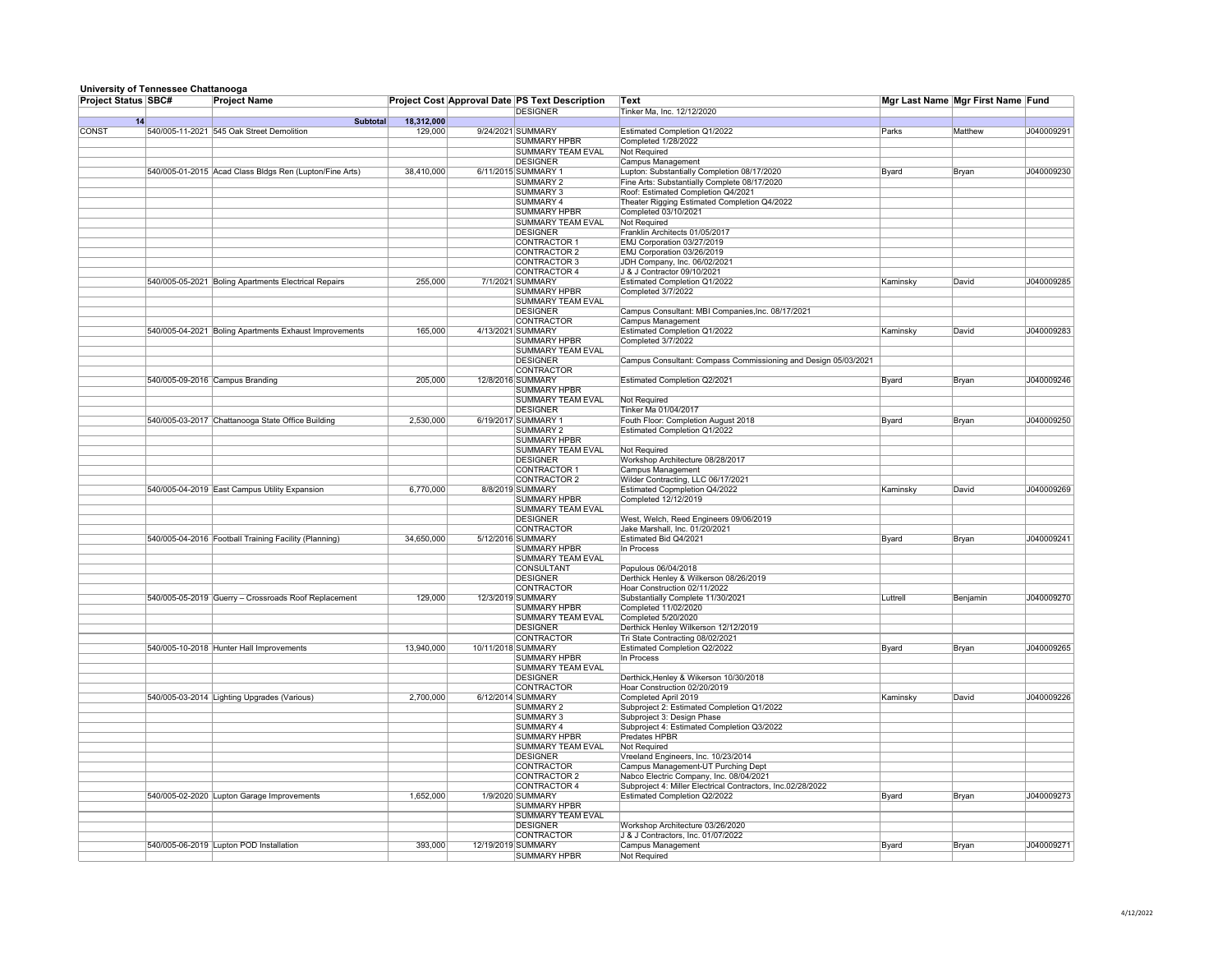| <b>Project Status SBC#</b> | <b>Project Name</b>                                      |             |                    | <b>Project Cost Approval Date PS Text Description</b> | <b>Text</b>                                                                                         |           | Mgr Last Name Mgr First Name Fund |            |
|----------------------------|----------------------------------------------------------|-------------|--------------------|-------------------------------------------------------|-----------------------------------------------------------------------------------------------------|-----------|-----------------------------------|------------|
|                            |                                                          |             |                    | <b>SUMMARY TEAM EVAL</b>                              | <b>Not Required</b>                                                                                 |           |                                   |            |
|                            | 540/005-08-2018 Mapp Building Chiller Replacement        | 1,000,000   |                    | 8/9/2018 SUMMARY                                      | <b>Estimated Completion Q1/2022</b>                                                                 | ∣Kaminsky | David                             | J040009264 |
|                            |                                                          |             |                    | <b>SUMMARY HPBR</b>                                   | Completed 03/23/2021                                                                                |           |                                   |            |
|                            |                                                          |             |                    | <b>SUMMARY TEAM EVAL</b>                              | DDP 06/20/2019                                                                                      |           |                                   |            |
|                            |                                                          |             |                    | <b>DESIGNER</b>                                       | Compass Commissioning & Design 08/22/2018                                                           |           |                                   |            |
|                            |                                                          |             |                    | <b>CONTRACTOR</b>                                     | Jake Marshall, LLC 05/17/2021                                                                       |           |                                   |            |
|                            | 540/005-01-2020 McKenzie Arena Ramp & Sound Improvements | 1,578,000   |                    | 1/9/2020 SUMMARY<br><b>SUMMARY HPBR</b>               | <b>Estimated Completion (Speakers)</b><br>Completed 10/06/2020                                      | Luttrell  | Benjamin                          | J040009272 |
|                            |                                                          |             |                    | <b>SUMMARY TEAM EVAL</b>                              |                                                                                                     |           |                                   |            |
|                            |                                                          |             |                    | <b>DESIGNER</b>                                       | Derthick Henley & Wilkerson Architects, PLLC 01/29/2020                                             |           |                                   |            |
|                            | 540/005-02-2014 Parking Lot Improvements (2012-2013)     | 800,000     |                    | 6/12/2014 SUMMARY 1                                   | Subproject 1- Frist Hall                                                                            | Luttrell  | Benjamin                          | J040009225 |
|                            |                                                          |             |                    | <b>SUMMARY 2</b>                                      | Subproject 2- Challenger Field                                                                      |           |                                   |            |
|                            |                                                          |             |                    | <b>SUMMARY HPBR</b>                                   | <b>Predates HPBR</b>                                                                                |           |                                   |            |
|                            |                                                          |             |                    | <b>SUMMARY TEAM EVAL</b>                              | <b>Not Required</b>                                                                                 |           |                                   |            |
|                            |                                                          |             |                    | <b>DESIGNER</b>                                       | Barge Design Solutions 05/18/2015                                                                   |           |                                   |            |
|                            |                                                          |             |                    | <b>CONTRACTOR</b>                                     | Campus Management                                                                                   |           |                                   |            |
|                            | 540/005-10-2016 Roof Replacements                        | 4,500,000   |                    | 12/8/2016 SUMMARY                                     | Substantially Complete 08/28/2018                                                                   | Frank     | Maxi                              | J040009247 |
|                            |                                                          |             |                    | SUMMARY 2                                             | Subproject 2 Substantially Complete 09/16/2019                                                      |           |                                   |            |
|                            |                                                          |             |                    | <b>SUMMARY 3A</b><br><b>SUMMARY 3B</b>                | Subproject 3A: Substantially Complete 07/04/2020<br>Subproject 3B Substantially Complete 12/04/2021 |           |                                   |            |
|                            |                                                          |             |                    | <b>SUMMARY HPBR</b>                                   | Completed 3B 01/15/2020                                                                             |           |                                   |            |
|                            |                                                          |             |                    | <b>SUMMARY TEAM EVAL</b>                              | <b>Not Required</b>                                                                                 |           |                                   |            |
|                            |                                                          |             |                    | <b>DESIGNER</b>                                       | Hefferlin + Kronenberg Architects 03/21/2017                                                        |           |                                   |            |
|                            |                                                          |             |                    | <b>CONTRACTOR</b>                                     | J&J Contractors, Inc. 01/01/2018                                                                    |           |                                   |            |
|                            |                                                          |             |                    | CONTRACTOR 2                                          | Tri-State 09/17/2018                                                                                |           |                                   |            |
|                            |                                                          |             |                    | CONTRACTOR 3A                                         | J & J Contractors, Inc. 12/11/2019                                                                  |           |                                   |            |
|                            |                                                          |             |                    | CONTRACTOR 3B                                         | E Cornell Malone 04/28/2020                                                                         |           |                                   |            |
|                            | 540/005-06-2017 West Campus Utility Connections          | 5,630,000   |                    | 7/13/2017 SUMMARY                                     | <b>Estimated Completion Q2/2022</b>                                                                 | Kaminsky  | David                             | J040009252 |
|                            |                                                          |             |                    | <b>SUMMARY HPBR</b>                                   | Completed 10/23/2020                                                                                |           |                                   |            |
|                            |                                                          |             |                    | <b>SUMMARY TEAM EVAL</b>                              | <b>Not Required</b>                                                                                 |           |                                   |            |
|                            |                                                          |             |                    | <b>DESIGNER</b><br><b>CONTRACTOR</b>                  | March Adams 03/05/2018<br>Jake Marshall, LLC 02/12/2020                                             |           |                                   |            |
| 18                         | <b>Subtotal</b>                                          | 115,436,000 |                    |                                                       |                                                                                                     |           |                                   |            |
| <b>CONSC</b>               | 540/005-07-2018 Boling Roof Replacement                  | 470,000     |                    | 5/21/2018 SUMMARY                                     | <b>Hold Per Campus</b>                                                                              | Luttrell  | Benjamin                          | J040009262 |
|                            |                                                          |             |                    | <b>SUMMARY HPBR</b>                                   |                                                                                                     |           |                                   |            |
|                            |                                                          |             |                    | <b>SUMMARY TEAM EVAL</b>                              |                                                                                                     |           |                                   |            |
|                            |                                                          |             |                    | <b>DESIGNER</b>                                       | Workshop Architecture 1/28/19                                                                       |           |                                   |            |
|                            | 540/005-03-2021 Campus Master Plan Amendment             | 10,000      |                    | 4/8/2021 SUMMARY                                      | <b>Master Planning</b>                                                                              | Hopson    | Anthony                           | J040009280 |
|                            |                                                          |             |                    | <b>SUMMARY HPBR</b>                                   | <b>Not Required</b>                                                                                 |           |                                   |            |
|                            |                                                          |             |                    | <b>SUMMARY TEAM EVAL</b>                              | <b>Not Required</b>                                                                                 |           |                                   |            |
|                            |                                                          |             |                    | <b>CONSULTANT</b>                                     | Perkins + Will, Inc. 05/13/2021                                                                     |           |                                   |            |
|                            | 540/005-05-2017 Fine Arts Mechanical & Electric Improve  | 8,400,000   |                    | 7/13/2017 SUMMARY                                     | Substantially Complete 08/12/2020                                                                   | Kaminsky  | David                             | J040009251 |
|                            |                                                          |             |                    | <b>SUMMARY HPBR</b>                                   | Not Required                                                                                        |           |                                   |            |
|                            |                                                          |             |                    | <b>SUMMARY TEAM EVAL</b>                              | <b>Not Required</b>                                                                                 |           |                                   |            |
|                            |                                                          |             |                    | <b>DESIGNER</b>                                       | Derthick Henley Wilkerson 09/08/2017                                                                |           |                                   |            |
|                            | 540/005-09-2018 Fletcher Hall Renovations                | 10,281,000  |                    | <b>CONTRACTOR</b><br>8/9/2018 SUMMARY                 | EMJ Corporation 05/06/2019<br>Substantially Complete 08/14/2020                                     | Luttrell  | Benjamin                          | J040009263 |
|                            |                                                          |             |                    | <b>SUMMARY HPBR</b>                                   | <b>Completed 11/13/2020</b>                                                                         |           |                                   |            |
|                            |                                                          |             |                    | <b>SUMMARY TEAM EVAL</b>                              | DDP 06/20/2019                                                                                      |           |                                   |            |
|                            |                                                          |             |                    | <b>DESIGNER</b>                                       | Derthick Henley & Wilkerson Architects 08/23/2018                                                   |           |                                   |            |
|                            |                                                          |             |                    | <b>CONTRACTOR</b>                                     | Hoar Construction, LLC 01/04/2019                                                                   |           |                                   |            |
|                            | 540/005-08-2017 Health Science Building                  | 350,000     | 10/12/2017 SUMMARY |                                                       | Programming                                                                                         | Bakewell  | David                             | J040009254 |
|                            |                                                          |             |                    | <b>SUMMARY HBPR</b>                                   | Not Required                                                                                        |           |                                   |            |
|                            |                                                          |             |                    | <b>SUMMARY TEAM EVAL</b>                              | <b>Not Required</b>                                                                                 |           |                                   |            |
|                            |                                                          |             |                    | <b>CONSULTANT</b>                                     | Hellmuth Obata & Kassabaum, Inc. (HOK) 04/30/2018                                                   |           |                                   |            |
|                            | 540/005-05-2020 Residence Hall Indoor Air Quality Enhanc | 210,000     |                    | 9/22/2020 SUMMARY                                     | Substantially Complete 11/03/2020                                                                   | Kaminsky  | David                             | J040009277 |
|                            |                                                          |             |                    | <b>SUMMARY HPBR</b>                                   | Completed 11/19/2020                                                                                |           |                                   |            |
|                            |                                                          |             |                    | <b>SUMMARY TEAM EVAL</b><br><b>DESIGNER</b>           | <b>Not Required</b>                                                                                 |           |                                   |            |
|                            |                                                          |             |                    | <b>CONTRACTOR</b>                                     | March Adams & Associates, Inc. 10/08/2020<br><b>Campus Management</b>                               |           |                                   |            |
|                            | 540/005-07-2017 SimCenter HVAC Replacement               | 460,000     | 10/12/2017 SUMMARY |                                                       | Substantially Complete 01/31/2021                                                                   | Kaminsky  | David                             | J040009253 |
|                            |                                                          |             |                    | <b>SUMMARY HPBR</b>                                   | Completed 04/21/2020                                                                                |           |                                   |            |
|                            |                                                          |             |                    | <b>SUMMARY TEAM EVAL</b>                              | Not Required                                                                                        |           |                                   |            |
|                            |                                                          |             |                    | <b>DESIGNER</b>                                       | <b>Campus Consultant</b>                                                                            |           |                                   |            |
|                            |                                                          |             |                    | <b>CONTRACTOR</b>                                     | Campus Management                                                                                   |           |                                   |            |
|                            | 540/005-04-2014 Utility Distribution System Expansion    | 5,300,000   |                    | 7/10/2014 SUMMARY                                     | Substantially Complete 12/30/2020                                                                   | Kaminsky  | David                             | J040009229 |
|                            |                                                          |             |                    | <b>SUMMARY HPBR</b>                                   | <b>Predates HPBR</b>                                                                                |           |                                   |            |
|                            |                                                          |             |                    | <b>SUMMARY TEAM EVAL</b>                              | <b>Not Required</b>                                                                                 |           |                                   |            |
|                            |                                                          |             |                    | <b>DESIGNER</b>                                       | West Welch Reed Engineers 08/19/2014                                                                |           |                                   |            |
|                            |                                                          |             |                    | <b>CONTRACTOR</b>                                     | Lawson Electric 07/17/2017                                                                          |           |                                   |            |
|                            | 540/005-01-2014 West Campus Housing                      | 83,000,000  |                    | 4/16/2014 SUMMARY<br>SUMMARY 2                        | Substantially Complete 07/31/18<br>Phase 2 Tennis Courts (\$1.5M)                                   | Luttrell  | Benjamin                          | J040009224 |
|                            |                                                          |             |                    | <b>SUMMARY 3</b>                                      | Substantially Complete 08/14/2020                                                                   |           |                                   |            |
|                            |                                                          |             |                    | <b>SUMMARY HPBR</b>                                   | <b>Predates HPBR</b>                                                                                |           |                                   |            |
|                            |                                                          |             |                    | <b>SUMMARY TEAM EVAL</b>                              | <b>Not Required</b>                                                                                 |           |                                   |            |
|                            |                                                          |             |                    | <b>DESIGNER 1</b>                                     | Derthick Henley Wilkerson 09/08/2017                                                                |           |                                   |            |
|                            |                                                          |             |                    |                                                       |                                                                                                     |           |                                   |            |